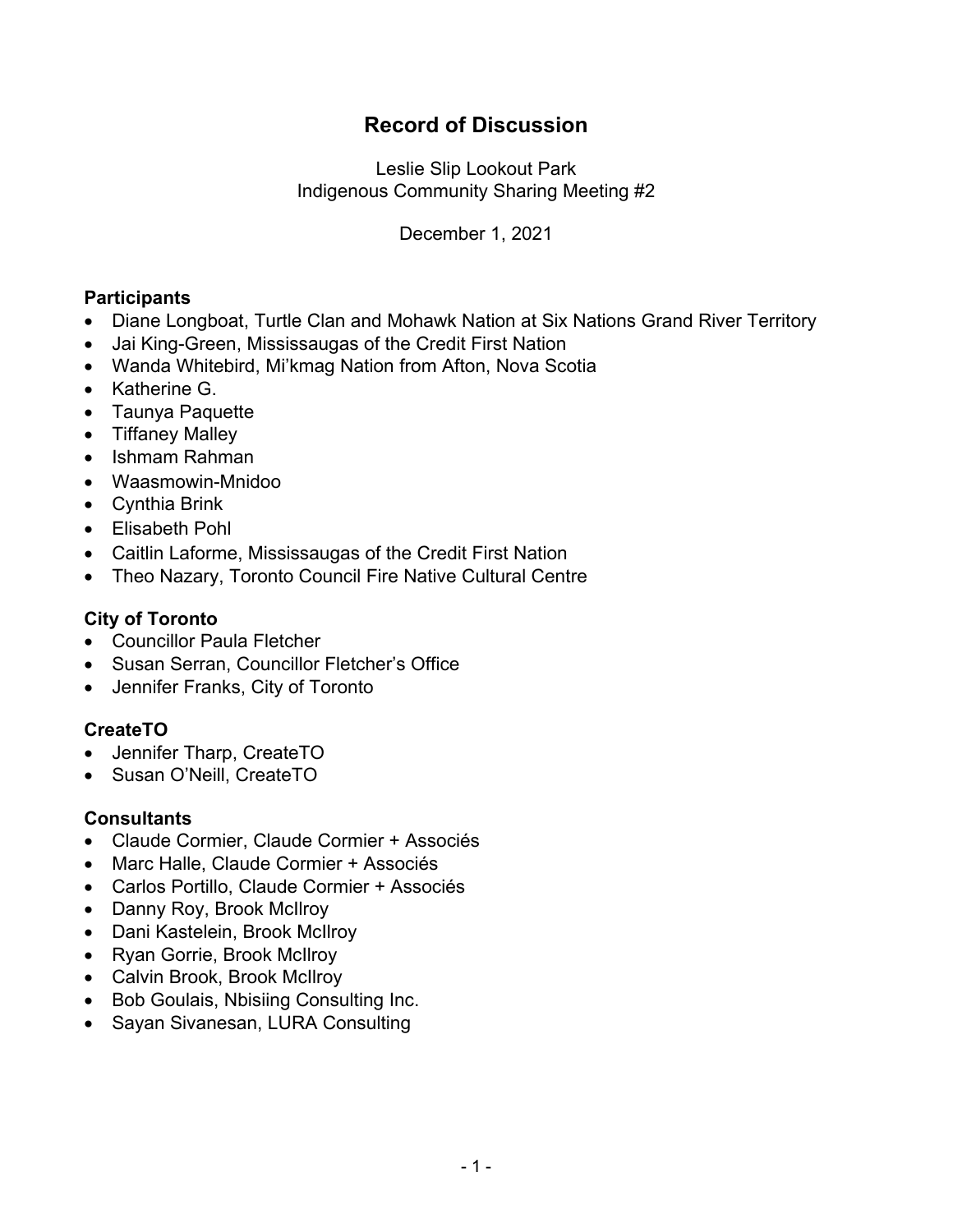### **Record of Discussion**

Diane Longboat of the Turtle Clan, Mohawk Nation, Six Nations of the Grand River introduced herself and offered an opening invocation and thanksgiving.

Jennifer Tharp of CreateTO offered her thanks to Diane for the beautiful invocation. She then provided a land acknowledgement as a settler on the traditional territory of many First Nations, and gave acknowledgement that Toronto is covered by Treaty 13 with the Mississaugas of the Credit First Nation.

Bob Goulais introduced himself as the facilitator for the evening and outlined the purpose of the session to share the refined design concept for the Leslie Slip Lookout Park and have a community dialogue on whether it is welcoming to Indigenous people. Bob also provided a brief overview of the Indigenous engagement approach including the guiding principles of respectful, meaningful, and collaborative engagement. He then introduced Councillor Paula Fletcher (Ward 14, Toronto-Danforth).

Councillor Fletcher provided greetings on behalf of the City, and words of appreciation for those who are participating in the meeting. She shared her observation that Indigenous placemaking used to be a gap in waterfront projects, and that she is happy to see that this is changing through projects like this one. She also shared that Lower Coxwell Avenue will be undergoing a name change to reflect the water as another example of Indigenous placemaking in the area.

Bob introduced the project team, including the CreateTO team, the public engagement team and the design team from Claude Cormier and Associés and Brook McIlroy.

Marc Halle of Claude Cormier and Associés shared the presentation on the screen.

Jennifer Tharp began the presentation by providing a brief overview of CreateTO, which manages the City of Toronto's real estate portfolio. They are continuously looking for new and better ways to use the City's real estate assets including under-utilized surplus lands and open spaces. The Leslie Slip Lookout Park, located at 12 Leslie Street in the Toronto Port Lands, is two acres in size and is predominantly industrial. Jennifer Tharp shared photos of what the sight looks like presently. The project proposes to make this parkland as part of the Port Lands Planning Framework that was approved by City Council in December 2017.

In late 2020, CreateTO held a design competition to select a Landscape Architect to prepare a conceptual design for the Leslie Slip Lookout Park. A jury selected Claude Cormier and Associés who is also working with Arup Engineering, gh3\* and Dougan & Associates. The first public meeting and the first community sharing meeting to review the schematic design for the park were held in Spring 2021.

Jennifer Tharp gave a brief overview of the common themes that were heard at the Indigenous community sharing meeting in April as part of that process. The project team heard that they should include Indigenous members on the design team, respect the natural environment,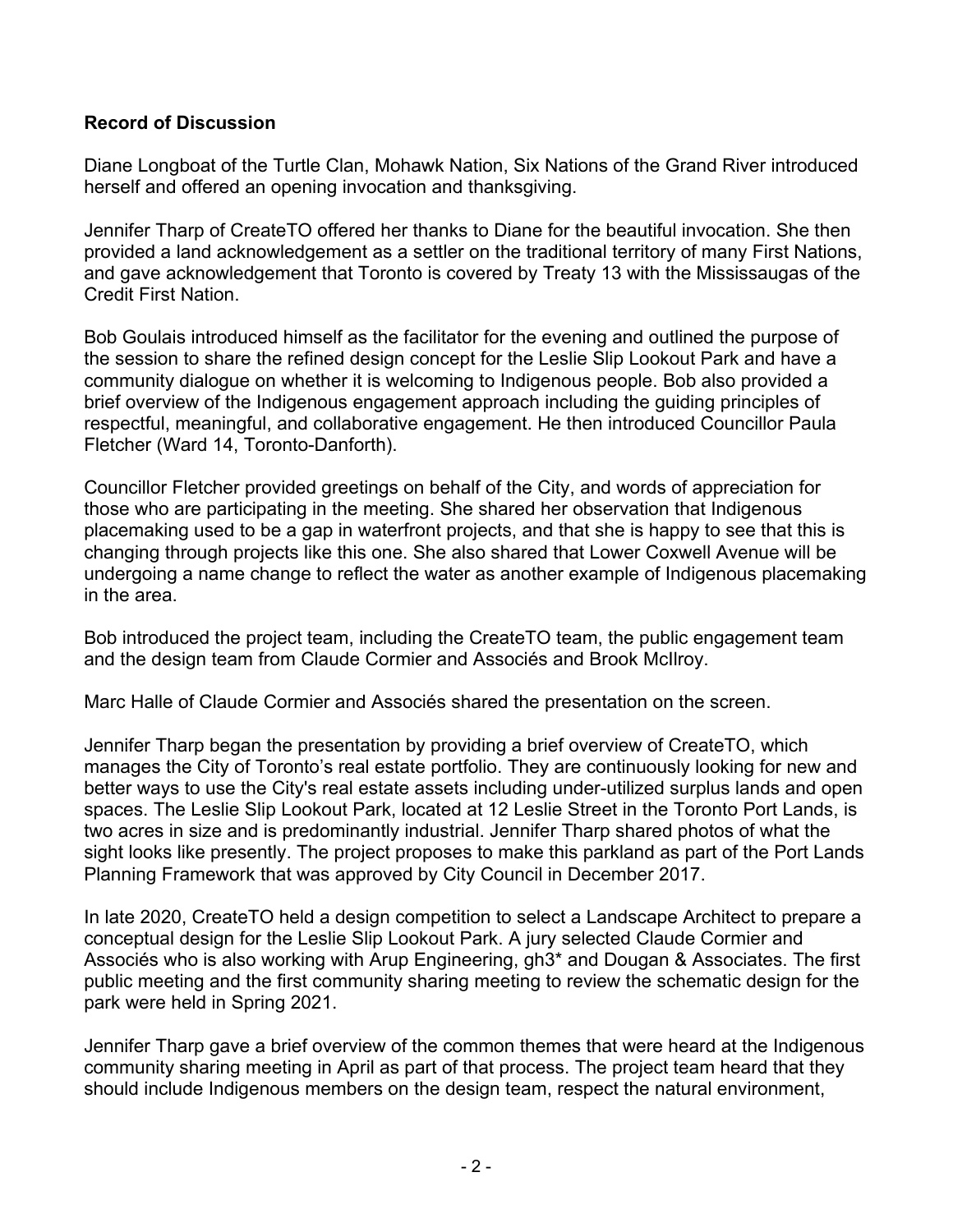reflect the importance of water to the site and connection to fire, and consider the four directions and connections to the Sky World.

Marc then reviewed the design team's responses to the Indigenous community feedback. All industrial references and symbols have been removed in the new design. To show greater consideration for the natural environment, the new design uses only native species plantings in the park. The weeping willow species has been replaced by the black willow species based on a participant's suggestion. The design team is also taking a 'forest approach' to landscaping, rather than an individual tree approach. This includes working with Kayanase, an ecological restoration firm, to select specific species of native vegetation that will help rehabilitate the site into a forest ecosystem and a shrubs and dune ecosystem.

The design team has identified areas where ceremonial fires and gatherings could potentially take place and have incorporated a landing near the dock-wall to bring people closer to the water. To reflect the four directions and Sky World, the design team is considering designs where the four directions are incorporated into the lookout tower, which shape is inspired by a hollowed-out tree. Marc then shared that the firm Brook McIlroy was brought on to the design team to include Indigenous designers working on the Indigenous placemaking elements.

Danny Roy from Brook McIlroy spoke about the team members and work from the firm's Indigenous Design Studio. He then reviewed the six key themes that they identified to include in the Indigenous placemaking, which are connection to fire, connection to water, lookout tower, language, materiality, and plantings.

Danny explained that though the City may discourage public fire pits at the site, it may be possible to embed a design element that can only be used for Indigenous ceremonies with City permission, and this can take the shape of a fire bowl with circular stone seating. Structures that reflect light may be another way to bring connection to fire. Interpretive panels and signage around the dock-wall that tell stories of waterways and the Migration story can bring connection to water.

Danny described how the openings to the lookout tower can be adjusted so that they align with the four directions. Other ideas for Indigenous placemaking at the lookout tower may include incorporating the medicine wheel or Indigenous star maps into the base of the lookout structure, as well as incorporating artwork and murals at the base of the tower or embedding symbols into the texture of the concrete.

Danny explained that language can be represented in the Indigenous placemaking by working with Indigenous communities to identify words in signage and art. Language can also be iconography and motifs that represent concepts. The theme of materiality is about being intentional about the use of materials that is incorporated into the design. The theme of plantings is about the use of native plantings but also considering how Indigenous communities can have relationship with the plantings, by for example incorporating a small medicine garden.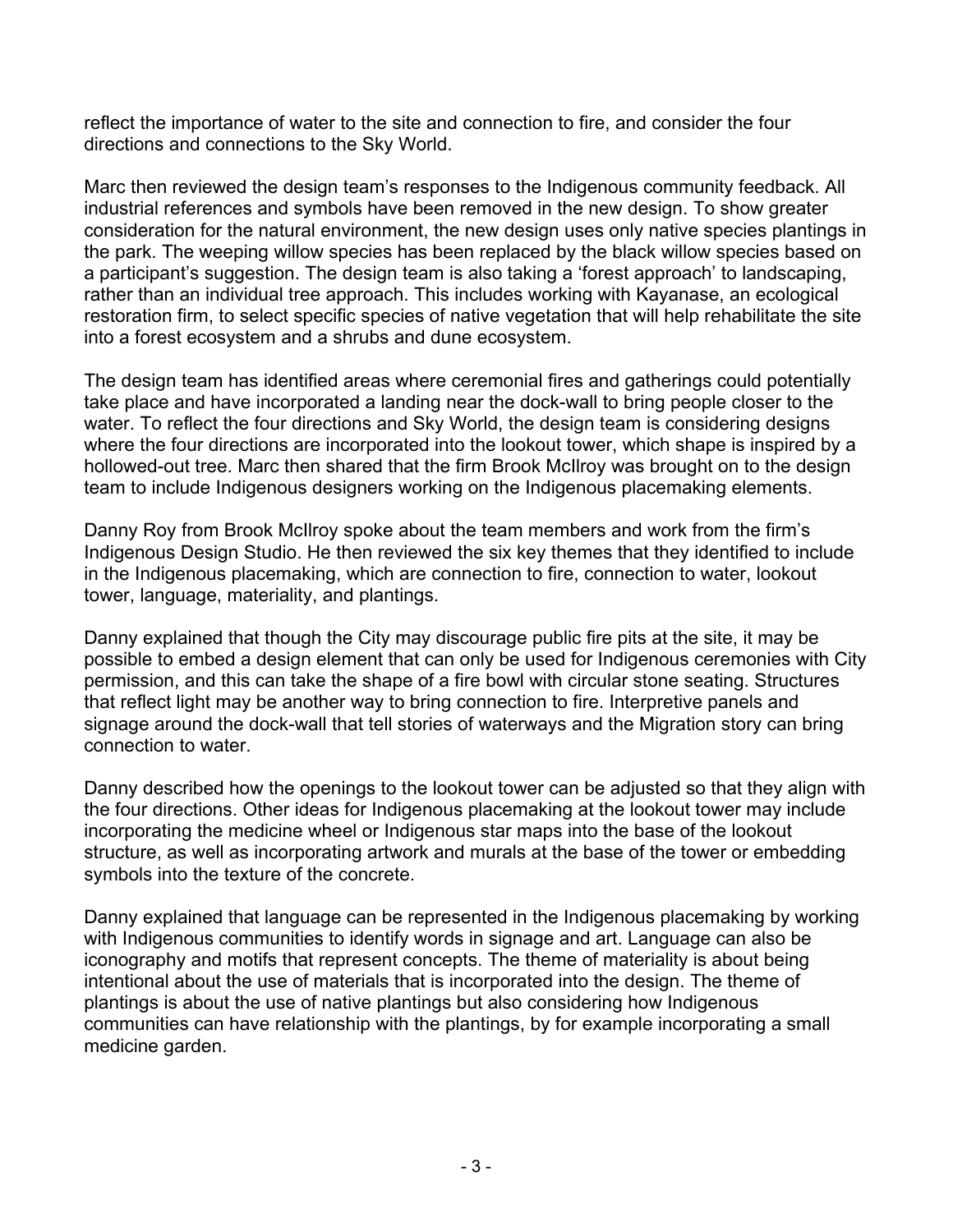Bob opened up the conversation to questions. One participant spoke about concerns they had around **accessibility**. The project needs to look at how people will get in and out of the site, and think about whether the lookout tower may trigger someone that has epilepsy. They shared that they have been working with the City of Toronto to create an accessible sweat lodge and have learnt a lot about how Indigenous people with accessibility challenges are not participating in ceremonies. They stated that: "accessibility of Indigenous people should not be an add-on – that needs to be the beginning." The participant also stated that "I don't know if I could access the lookout tower, don't know how someone in a wheelchair could access that." The participant suggested that a disability consultant or designer should be a part of the project.

Marc responded that there is an accessible pathway to the lookout tower, and that the slope transition has been kept within the appropriate range. Marc acknowledged that the participant's other points such as epilepsy triggers need to be considered. The participant shared the request: "when you build a sacred fire, please make sure I can access it."

A participant asked whether there will be information or references **acknowledging the Treaty lands and the rights-holders**. Jennifer Tharp answered that this is something they will look at.

The participant asked whether the Mississaugas of the Credit First Nation will be **included on the ecological restoration process**. Jennifer Tharp stated that they are just at the beginning of having conversations with potential ecological consultants and will know more over the next couple of weeks.

One participant shared appreciation for the good work happening here and for having natural species in that territory. They shared that they use that territory a lot as a cyclist, and for the natural space. They asked where a cyclist can keep their bikes in the park and stated that they would like the **area for bicycle locking to reflect Indigenous design elements.** They also asked why a firepit cannot be booked at this site like at Trillium Park. Marc responded by noting the area in the refined concept design where the bike racks would be. He also explained that they would like to incorporate a publicly accessible bike repair station as well.

Another participant asked what are the parameters and timeframe for **consultation with the Mississaugas of the Credit First Nation** about the Indigenous design concepts. Jennifer Tharp answered that the next steps and timeline will depend on the design brief. Once the design brief is completed, an appropriate process can be determined.

Bob stated that this is the same answer for a comment in the chat that asks how the artwork will be commissioned, if there will be a public callout for Indigenous artists, how the selection will be handled, and if the Mississaugas of the Credit First Nation could have a seat for that process.

A participant asked if there is a website which lists the membership of the "Indigenous Caucus".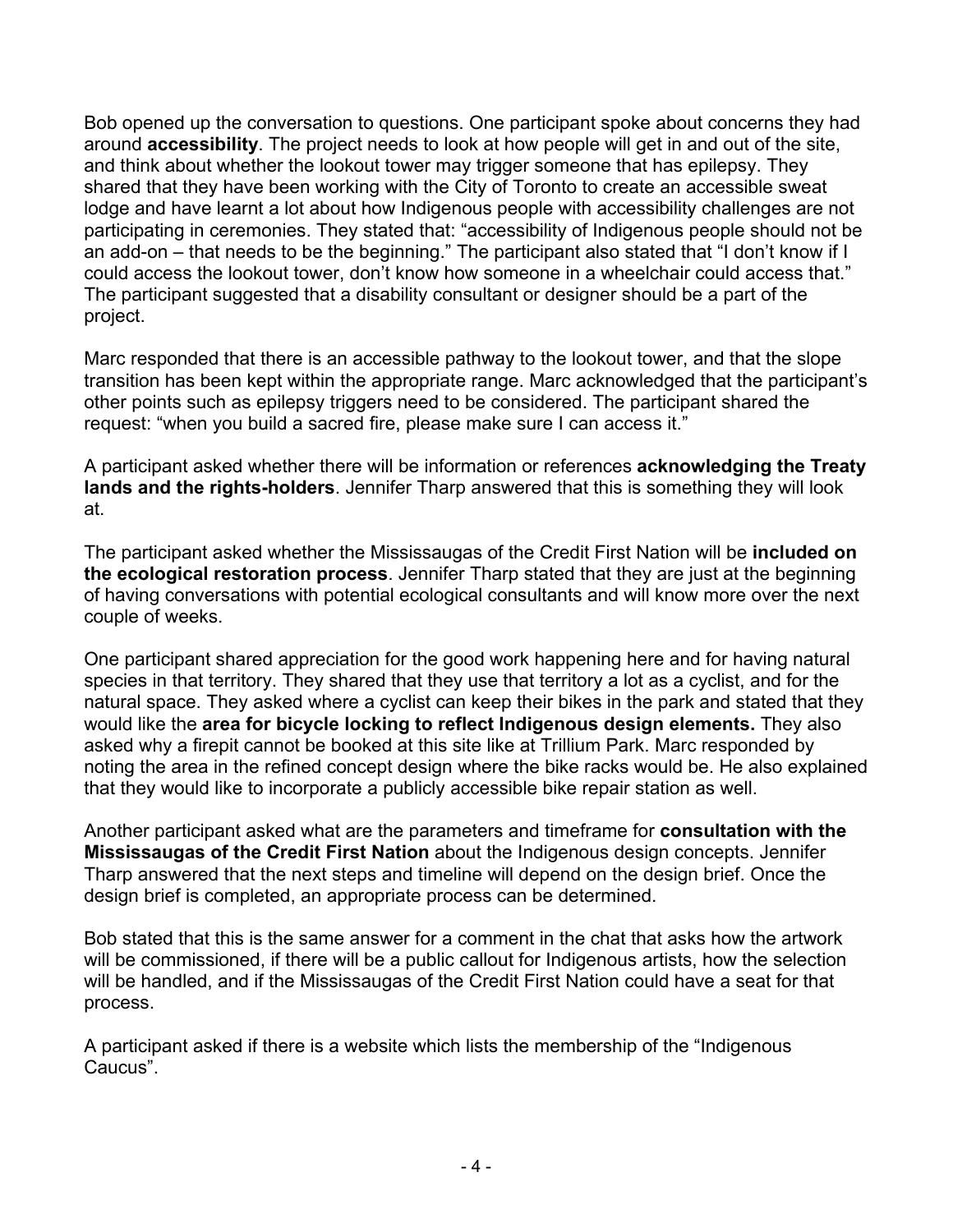A participant asked if there is a website which lists the membership of the "Indigenous Caucus" referred to by Danny Roy. A discussion took place on what this Indigenous caucus was and whether it meant the Aboriginal Affairs Advisory Committee.

One participant gave thanks to the presenters and to the opening prayer. They then asked how there can be more regular engagement beyond the sharing meetings. They said: "we only hear about plans when there are meetings like this. The **process needs to specifically engage Treaty and rights-holders**". They heard that there is housing being developed specifically for Indigenous men and stated that **Indigenous women who need support are consistently being left out**. They also stated that **Coxwell Avenue has two housing developments that are longstanding in the territory**, and these members are not being engaged in this process. The participant emphasized that rights-holders need to have a say.

Bob thanked the participant for the strong reminder that engagement must engage rightsholders and also the people who are being left out. The participant responded that it is imperative that City of Toronto implement the Calls for Justice in the **Missing and Murdered Indigenous Woman and Girls** Final Report.

Another participant asked if there any current seats in the Aboriginal Affairs Advisory Committee dedicated to Mississaugas of the Credit First Nation. Jennifer Franks answered that there is currently not a dedicated seat for Mississaugas of the Credit First Nation, but the committee dissolves every City Council election cycle and there will be an opportunity next year for new members to join.

Bob then invited Dani Kastelein of Brook McIlroy to share the design they made for a temporary mural. Dani shared their screen and took the participants through the mural design panel by panel. Dani explained that it is a stylized design of the Anishinaabe Migration story, and that they think this will be a good fit for the site given the relationship to water.

Bob asked participants to share what they like best about the design and what can be improved. One participant said: "I'm very moved. I don't think that you've missed anything." The participant concluded by saying: "I said at the beginning that I felt like we were an add on in this process, but this clearly shows that we are not."

A participant commented that: "This is very beautiful. I really love it. The part that I loved the most was the harvesting and planting of the three sisters. And the final one where they are harvesting the rice. Thank you. It's sad that it is not going to be preserved."

Another participant said: "This depiction of our way of life is truly beautiful." The participant then asked Councillor Fletcher if there is any way this mural can be preserved. They suggested that **ideally the mural can remain in the park**, but if not this should remain in the City of Toronto.

Bob thanked the participant for the question and asked CreateTOand Brook McIlroy if they could answer whether the mural can be preserved. Calvin Brook of Brook McIlroy asked if